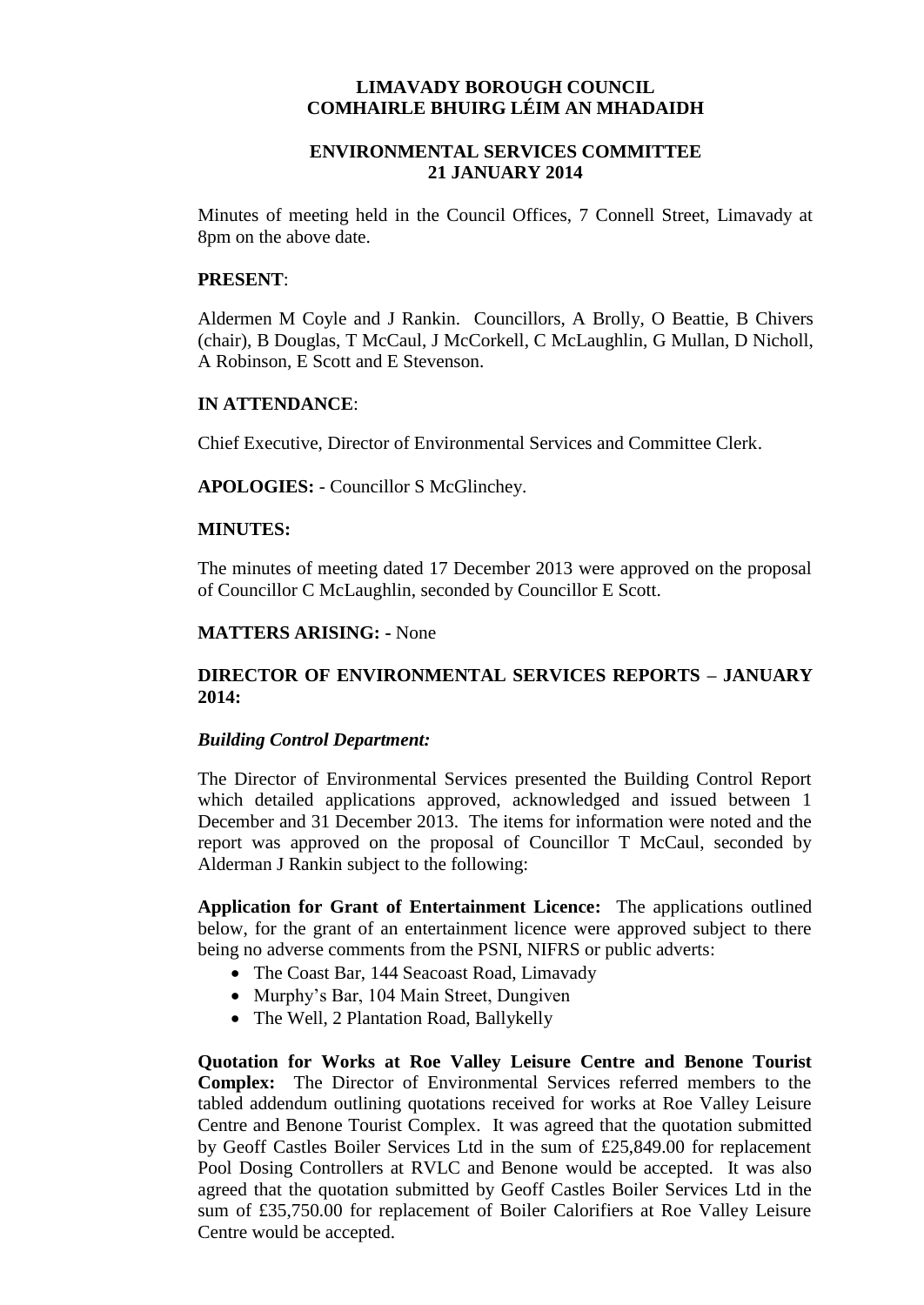**Refurbishment Work in Plant Room at Roe Valley Leisure Centre:** Members were advised that following an advertisement placed in the Belfast Telegraph in December 2013, inviting contractors to express interest in a pre-qualification process for the refurbishment works in the plant room at RVLC, only one response was received. It was agreed Council would re-advertise the call for expressions of interest and the company who already responded would be contacted and advised that their submission would be evaluated following the later closing date.

### *Environmental Health Department:*

The Director of Environmental Services presented the Environmental Health Report which detailed information relating to Consumer Protection, Environmental Health, Health, Safety & Wellbeing, Licensing & Regulatory, Street Trading and Work Activity. The report and recommendations were approved on the proposal of Councillor J McCorkell, seconded by Alderman J Rankin subject to the following:

**Alleged Illegal Eviction [EH219-2013]:** The Director of Environmental Services updated members on a complaint received from a tenant of a private rented dwelling in Ballykelly regarding the state and condition of the property. An inspection of the dwelling took place and raised several matters of concern. The officer contacted the landlord who was unhappy that the tenants contacted Council and during conversation the landlord suggested evicting the tenants, the officer advised the landlord that if tenants had to be removed from the property then due legal process must be followed. Further to conversations taking place tenants advised Council that they had been locked out of the dwelling and their belongings remained inside. The owner and landlord of the dwelling had been interviewed under caution and admitted to changing the locks and not providing a written 4 week Notice to Quit. It was agreed to refer the matter to Council's solicitor for advice in relation to initiating legal proceedings against the landlord of the property for the illegal eviction of the tenants contrary to Article 51 (1) of the Rent (NI) Order 1978. It was also agreed that if the advice was in the affirmative then proceedings would be issued for the offence as detailed above.

**Smoke Free Health and Social Care Trust:** Members agreed to a request from the Western Health and Social Care Trust to address Council at the next available Environmental meeting, to provide members with details on their new Smoke Free Policy making them the first 'smoke free' Health Trust in Northern Ireland.

**Unlicensed Dog [LR644-2013]:** The Director of Environmental Services informed members of a stray dog complaint received in November 2013. The dog owner was given written advice in relation to responsible dog ownership and requested to licence the two dogs by 13 December. The dog owner failed to licence the dogs which resulted in a final warning being issued requesting payment by 3 January 2014. As the dog owner failed to licence the dogs by that date a Fixed Penalty Notice was issued requiring payment and licensing of the dogs by 24 January 2014. It was agreed that if the dogs were not licensed by 24 January 2014 the matter would be referred to Councils solicitor with the view to instigating legal proceedings against the dog owner for failure to licence the dogs.

**Stray Dog Complaint [LR603/604-2013]:** The Director of Environmental Services notified members of a complaint received regarding two straying dogs in November 2013. The two dogs were immediately seized by Councils